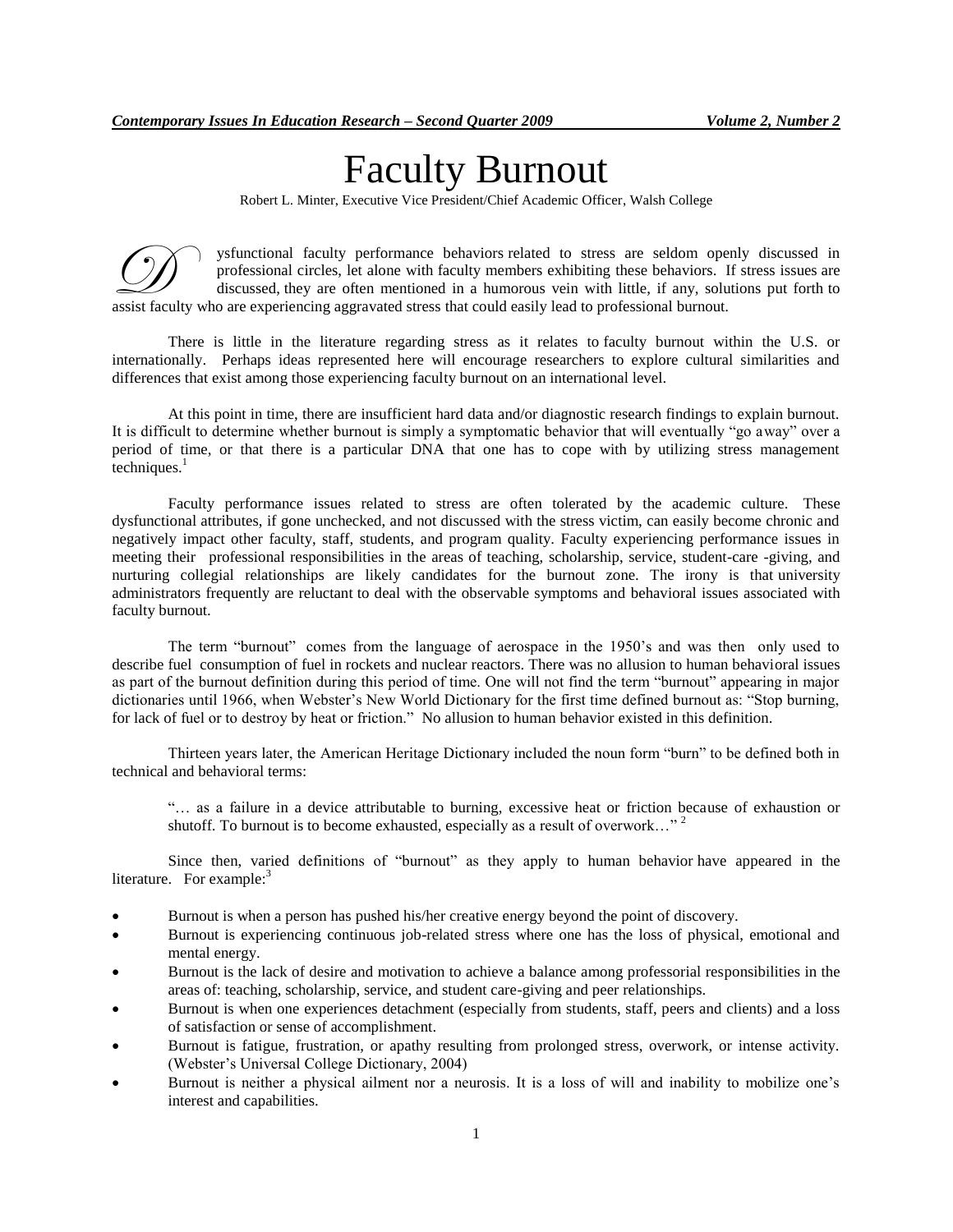# **WHY IS BURNOUT OCCURRING IN ACADEMIA?**

One author has referred to maneuvering along the faculty career path as "The Joyless Quest for Tenure.<sup>4</sup> The total time to achieve the appropriate academic terminal degree including the time involved in advancing through the various faculty ranks of assistant/associate/full professor will take approximately 20 years. The critical path to academic professionalism can be time consuming, expensive, and for many, not all that financially rewarding.

After twenty years, faculty quickly realize that they have reached the "glass ceiling" of university promotional levels. For many, performance in research, service and student care tend to significantly level off or decline as part of the glass ceiling effect. This is often exhibited by their lower enthusiasm for involvement in activities within the university and/or college.

Faculty cultures within the United States have a tendency to thrive on rumor; cultivate cynicism towards students, other faculty, administration and staff personnel; emote more of a pessimistic rather than an optimistic point-of-view regarding the future of college/university programs to which they are employed, and become more critical of the system with advancing age.

With the passage of time, faculty tend to withdraw from professional activities and obligations associated with college and university life. Symptoms and anecdotes abound illustrating these kinds of behaviors. These behaviors can be viewed as symptomatic of "Academic Burnout," a concept that is seldom discussed among those of us associated within the "halls of ivy." Again, it must be emphasized that there are those select few in any college or university who are exemplary and do not fall into this behavioral trap.

The literature suggests that those who are directly involved in daily "helping professions" (such as university teaching) often expend a greater amount of emotional energy performing their daily responsibilities than do professionals interacting with "things" rather with people. It is also well recognized, that those in helping professions are prime candidates for burnout if they are not practicing energy management.<sup>5</sup>

An interesting paradox exists when one exams the literature on stress and faculty culture. Faculty, engaged in stress/burnout research, seldom discuss this phenomenon as it applies to those working within the university culture.

### **UNIVERSITY ENVIRONMENT: A BREEDING GROUND FOR BURNOUT**

Faculty work within a unique service industry. It provides them with flex hours, participative decisionmaking opportunities, faculty governance, and a high degree of self-actualization. Surveys, however, indicate that there exists widespread dissatisfaction among faculty in a number of categories relative to their expectations of what the professional work environment should provide them.<sup>6</sup>

The following is usually the case when comparing stress and burnout in corporate life with those working in university environments:

- Stress and burnout related information is readily available to corporate level employees via pamphlets, selfhelp publications, corporate sponsored health clubs, stress workshops; employee counseling programs and corporate assistance centers. Corporate human resource departments are usually the providers of such information and assistance. This frequently is not the case for those employed in universities.
- There is more open discussion about stress factors in the corporate setting than there is in academic settings. Stress and related burnout issues often become closeted skeletons not to be discussed in academic settings.
- Corporate cultures have less tolerance for low performance behavior than do universities. In business a low performer can quickly loose a job within a "blink of the eye," if performance does not improve within a short time frame.

This is not the case in academia. In Universities, untenured, assistant professors are usually given 5 to 6 years to prepare for a tenure review decision based on performance in research, teaching and service. If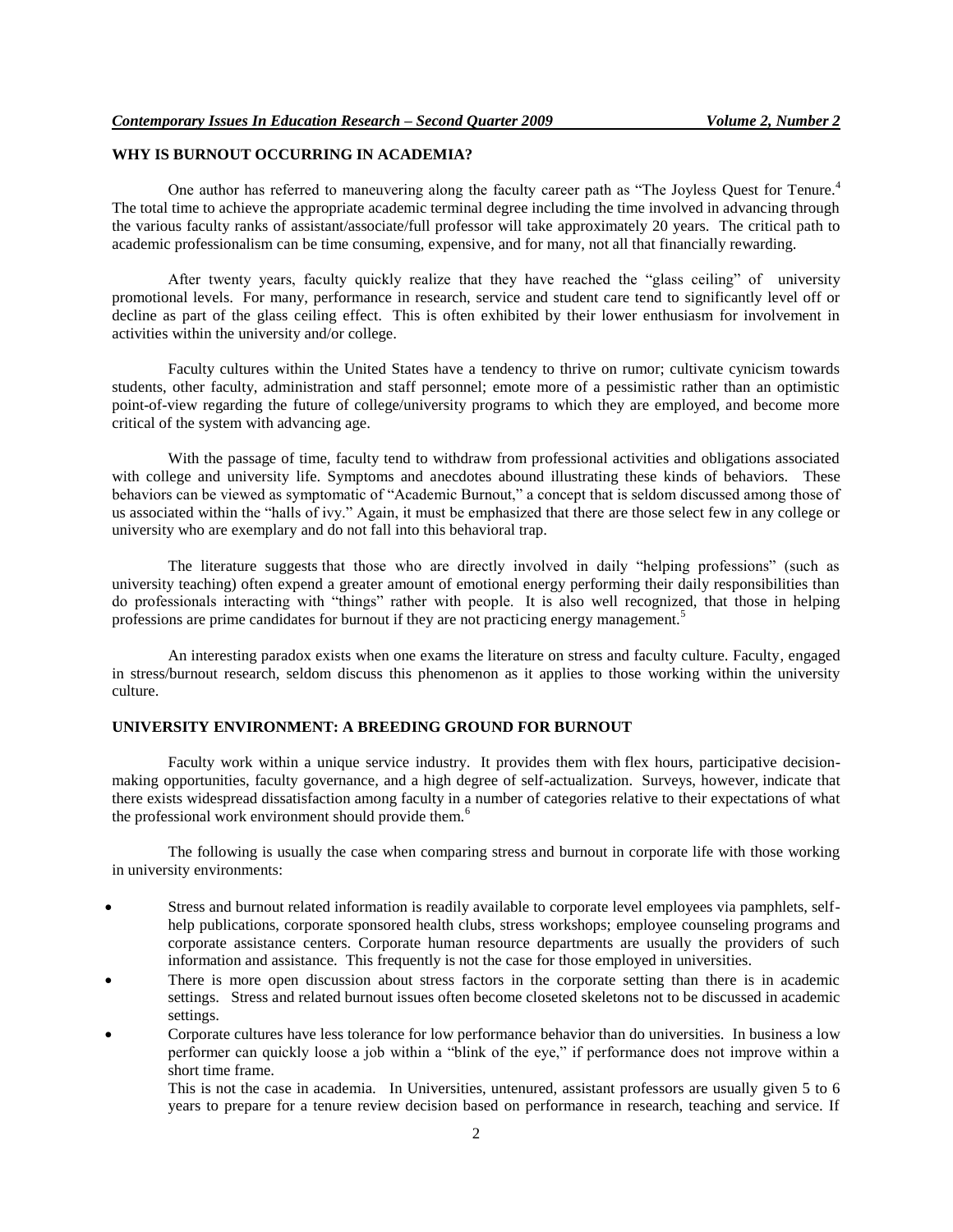tenure is not awarded, that individual is generally granted an additional year (i.e., a year of grace) to continue teaching and prepare for the final exit. Based on this model, it is common practice in university settings to find that a low performer will be tolerated for at least a 5 to 6 year window before that person is dismissed. The business sector does not accommodate this level of tolerance for marginal performers.

- Associate professors with tenure have at least another 5 or 7 years to enhance their dossier before they are reviewed for full professorship status. At most universities, faculty who receive associate professor rank with tenure do not have to be reviewed for full professorship until he/she determines to do so. Some associate professors who have been granted tenure may decide to stay within that rank in perpetuity due to their own decision to not fulfill the performance criteria required to advance to the full professor rank.
- Faculty who have been promoted to full professor rank may serve in that capacity without ever receiving an intensive post-tenure/full professor performance review by the university. Reviews (or lack of them) depend on individual university policy. If they are required, they are often conducted within a specific time period (e.g., every 3 to 5 years after holding the full professor rank).
	- Seldom do these reviews contain the intensity that a faculty member experienced when applying for associate or initial full professor rank. Full professors who receive unfavorable performance reviews are usually provided a "slap on the hand," and a performance improvement plan with the expectation that they do better prior to the next 3 to 5 year review period. If they do not live up to the performance plan, not much happens to them. Full professors who become marginal performers and show little improvement in any of the designated areas ( teaching, research, service) are well protected by the establishment even though they do not live up to the agreed upon performance improvement expectations.
	- When was the last time you heard of a tenured full professor being dismissed for low performance in any of the three hallowed categories mentioned above. In business, performance reviews and improvement plans are adhered to or one is quickly terminated.
- University environments nurture academic freedom and provide a professional life style that is unique to any other profession. University cultures provide faculty with the freedom to: decide what and how they will teach; recommend maximum class sizes (especially upper division courses); engage in faculty governance; control over pedagogy and selection of material to teach; establish student performance standards for their classes; negotiate for release time from teaching; set their own research agendas; create opportunities for self-actualization; benefit from an estimated thirty-two week work schedule (not including additional summer teaching); enjoy two-to-three days off for thanksgiving recess/ two to three weeks off for Christmas vacation/ five days off for spring break; teach or not teach during the summer months; have job security for life once tenure is received. Many of these perks are not available in the corporate sector. With all the above perks provided faculty, it is difficult for those outside the academic profession to understand the nature and existence of faculty burnout.

So, why is faculty burnout an issue for those working in an organizational culture, rich with perks and selfactualizing opportunities? Unfortunately, there are no simple answers to this question. University dynamics are extremely complex and contain multiple stressors for faculty to manage.

Experiencing faculty burnout does not come about all of a sudden. There is agreement in the literature that burnout happens in progressive stages over a period of time, such as the following:<sup>7</sup>

**Stage 1 Stress Arousal**---This stage includes physiological and psychological responses that depict persistent irritability, anxiety, high blood pressure, insomnia, grinding of the teeth during sleep, heart palpitations, concentration difficulties, stomach problems and acute gastrointestinal symptoms. The article suggests that a faculty member experiencing any two of these may be experiencing Stage 1 burnout.

**Stage 2** Energy Conservation --- The burnout candidate experiencing Stage 1 symptoms will often take measures to compensate for the stress one is experiencing. Denial that one has a problem is prominent at this stage. If these conservation measures fail to work for the individual, other behaviors prevail, such as: excessive lateness, procrastination, excessive absences, desire for sex, tiredness, withdrawal form friends and family, increased negativism, substance abuse (alcohol, prescription drugs, caffeine) , apathy and depression. The CME report indicates that any two of these symptoms may indicate that one is in Stage 2 of the burnout cycle.

**Stage 3 Exhaustion** This is the stage where individuals begin to realize there is something chronically wrong with them. Chronic symptoms associated with this stage include: sadness or depression, stomach or bowel problems,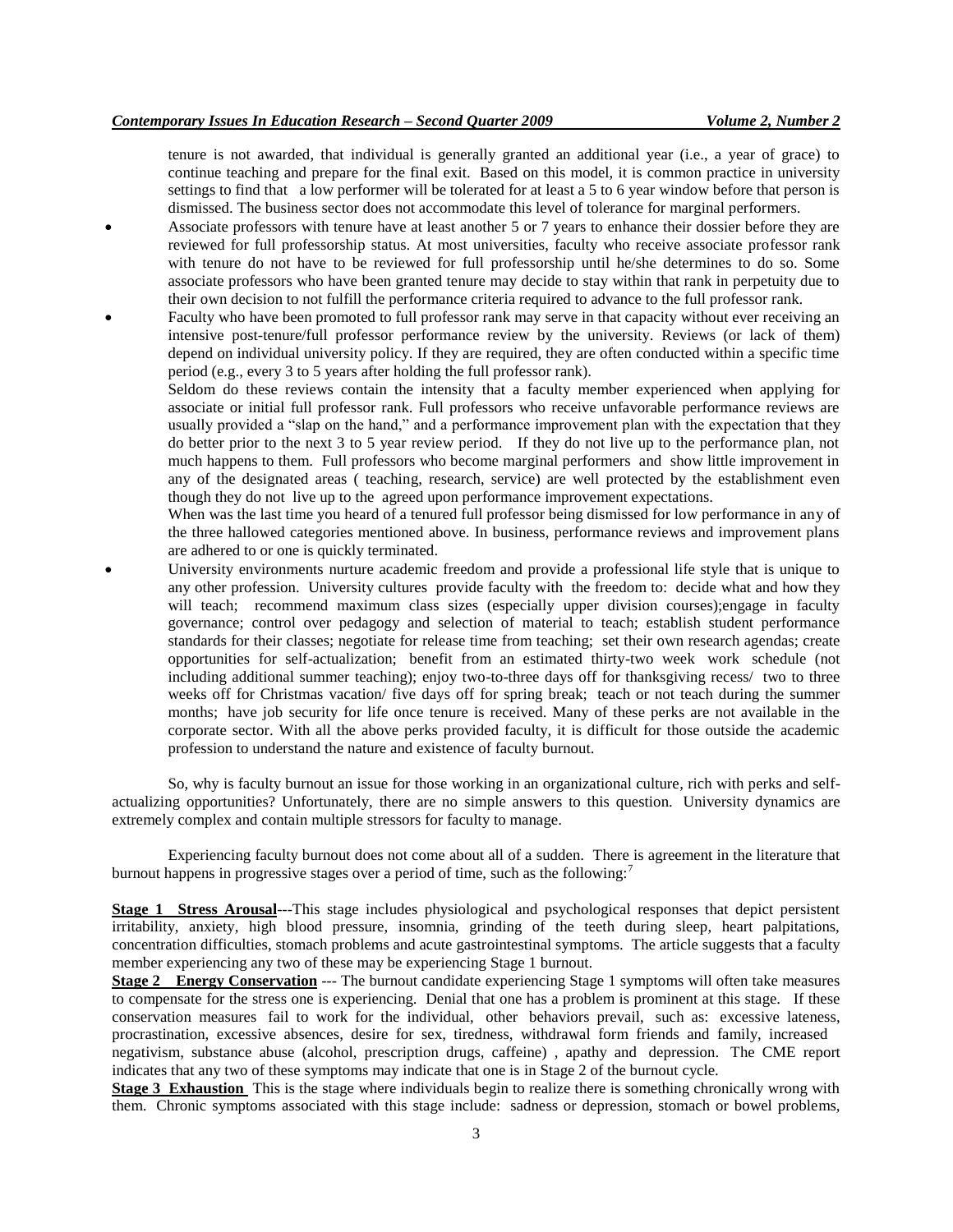mental fatigue. headaches, migraines, withdrawal from colleagues, friends and family, thoughts of suicide, and possible long term health problems. If gone unchecked these symptoms can lead to progressive disciplinary measures by the university for nonperformance. According to the report, experiencing at least two of these symptoms can indicate stage 3 burnout.

As the literature indicates, burnout is a process. It occurs in a sequentially slow and progressive pattern through the stages outlined above. Familiarity with the symptoms and dynamics associated with these stages can assist a faculty burnout victim to take steps to break the cycle.

#### **WHAT ARE THE STRESSORS LEADING TO BURNOUT IN ACADEMIC LIFE?**

There are many work related stressor events that can trigger burnout. Some of them are described below:

- Salary increases and merit pay are often too small to be effective long term motivators. Universities neither provide a great deal of monetary or nonmonetary recognition to faculty for their accomplishments. Salary increases and merit pay are often sporadic and cannot be assumed as givens on an annual basis. Salary raises, when provided, are usually within the 2%-4% range. Seldom do salary increases or merit pay keep up with inflation on an annual basis over a three to five year period.
- Faculty salaries in many university disciplines do not often justify the cost of obtaining academic degrees necessary for faculty careers in the halls of ivy. This is especially the case for those with doctorates in the humanities and education
- University retirement benefit packages are modest or less than modest in meeting individual economic needs.
- Open or lenient admission policies allow ill-equipped students to enter the classroom. Many incoming freshman lack basic survival skills in writing, speaking, math, critical thinking and problem solving ability. These students eventually become candidates for failure, with the hope that faculty members will perform miracles in upgrading student skill gaps within one or two semesters. The consequence is that faculty find themselves teaching down to the lowest skill level and GPA profile. In doing so, faculty begin demotivating the more talented students. It's no wonder that faculty often become frustrated because they are not intellectually challenged by the majority of their students, and often feel that they are not doing an effective job of teaching. Growing guilt feelings among faculty can create serious stress for those who pride themselves as good instructors.
- Faculty often feel that their academic freedom is eroding due to college administrators not providing them the courtesy of collegial discussion and involvement in solving university issues that impact classroom instruction.
- Junior faculty often work in an ambiguous environment containing unclear goals, fuzzy guidance on what one needs to do to obtain promotion and tenure, and often work in a culture that lacks a well-defined mentoring process for promotion and tenure.
- Faculty who have less than a terminal degree are often plateaued at a lesser rank with no opportunity to advance to the next higher rank without the doctorate or its equivalent.
- Tenure can serve as a job security blanket for marginal faculty who decide not to maintain their performance levels. Tenure can also become an enabler for those who decide to withdraw from meeting professional obligations.
- Career progression provides an inevitable glass ceiling for all faculties once they receive their full professorships. Promotional opportunities beyond a tenured full professor rank do not exist in U.S. universities unless one decides to pursue a university administrative position.
- University bureaucracy and stilted policies often subdue faculty and institutional innovation.
- Budget support for faculty development is often not sufficient for faculty to develop and expand their professional skill sets.
- Committee work is often perceived as unproductive with fruitless outcomes.
- Administrator expectations of faculty can be unrealistic in light of budget, resources and market competition.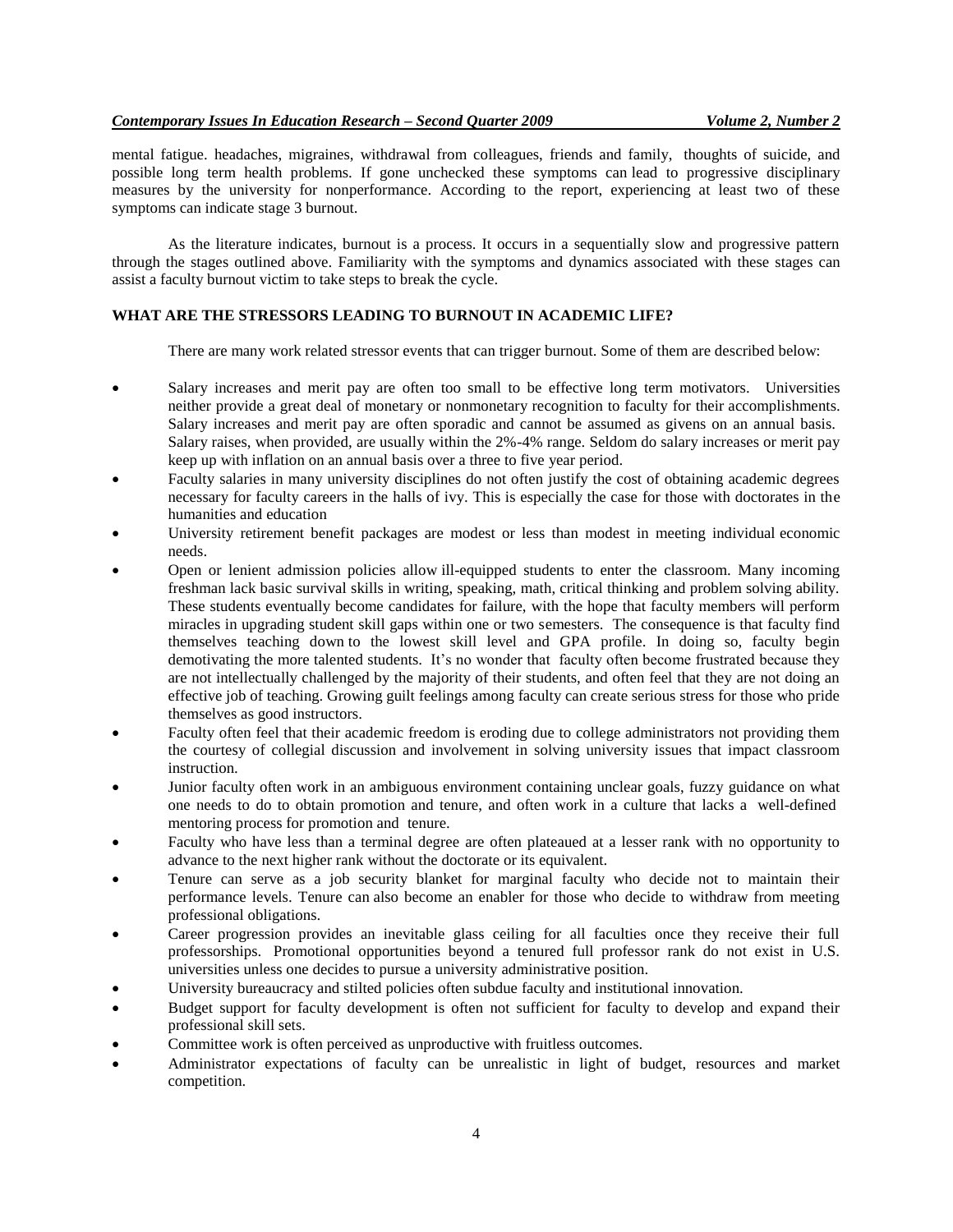#### *Contemporary Issues In Education Research – Second Quarter 2009 Volume 2, Number 2*

- Teaching loads at universities who primarily have a teaching mission are frequently more demanding (e.g., 4 courses per semester) than institutions who support lesser teaching loads due to release time for research or other service activities.
- Faculty loyalty is torn among professional values, university demands/expectations and union environments. Faculty loyalty is often given first to their profession and second to the university.
- There is a growing depersonalization among faculty with their university employers. Affiliation and loyalty to one's university should not be taken as a given.
- University strategic planning efforts can become activity traps for faculty involvement. Faculty often perceive these efforts as pseudo attempts by administration to make faculty feel like they are helping in the management of the university's strategic efforts.
- Receiving a number of publisher rejection slips over a period of time can become demotivators for faculty seeking tenure and promotion.
- Personal relationship issues not necessarily related to one's work.

Quantity and severity of stressors faculty experience over a period of time can easily entrap faculty into the "burnout cycle." Faculty caught-up in the burnout cycle will eventually exhibit dysfunctional professional behaviors leading to marginal performance in one or more of the responsibility areas of teaching, service, research, studentcare arenas and even in interpersonal relationships with their colleagues and family.

#### **HOW CAN BURNOUT BE IDENTIFIED?**

A precursor to burnout intervention is the ability for the victim, or an observer of one being victimized, to recognize the symptoms of burnout and the stages of the burnout cycle that have been previously mentioned. The following is an inventory of symptoms and behaviors that often correlate with burnout. No single item in the inventory should lead to the conclusion that one is in the burnout cycle. However, a cluster of symptoms often communicates that the individual may be experiencing some stage of burnout. Keep in mind that symptoms vary among burnout victims as well as do faculty behaviors while performing their responsibilities.

The following check list can be used as a self-inventory to determine where one is in terms of the various burnout stages. It can also be used to assess others to help understand their personal burnout dynamics and to engage in recovery discussions with impacted faculty.

There are no right or wrong answers to the inventory. It should be considered as a diagnostic tool. For each of the following, **check** those that apply to you or to the focal faculty member that you have in mind. For the brave ones, you can ask members of the faculty with whom you closely work to provide their perceptions about you by completing the inventory and discussing the results with you.

#### **BURNOUT CYCLE INVENTORY**

#### Performance Related (Check those that apply)

- 1 \_\_\_\_You often have feelings of anger toward others.
- 2 \_\_\_\_You easily become upset at meetings.
- 3 \_\_\_\_You feel that you are brighter, smarter, and more in tune with things than are your colleagues.
- 4 \_\_\_\_You frequently miss appointments.
- 5 \_\_\_\_You are frequently late for classes and meetings.
- 6 \_\_\_\_You are habitually late turning in grades.
- 7 \_\_\_\_You are habitually late submitting reports.
- 8 \_\_\_\_You habitually miss deadlines.
- 9 \_\_\_\_You find yourself being more negative than positive in your view of events.
- 10 You have a tendency to over eat.
- 11 \_\_\_\_You take on work assignments or committee work that do not challenge you.
- 12 You set unrealistic goals for yourself.
- 13 You have difficulty meeting goals and objectives.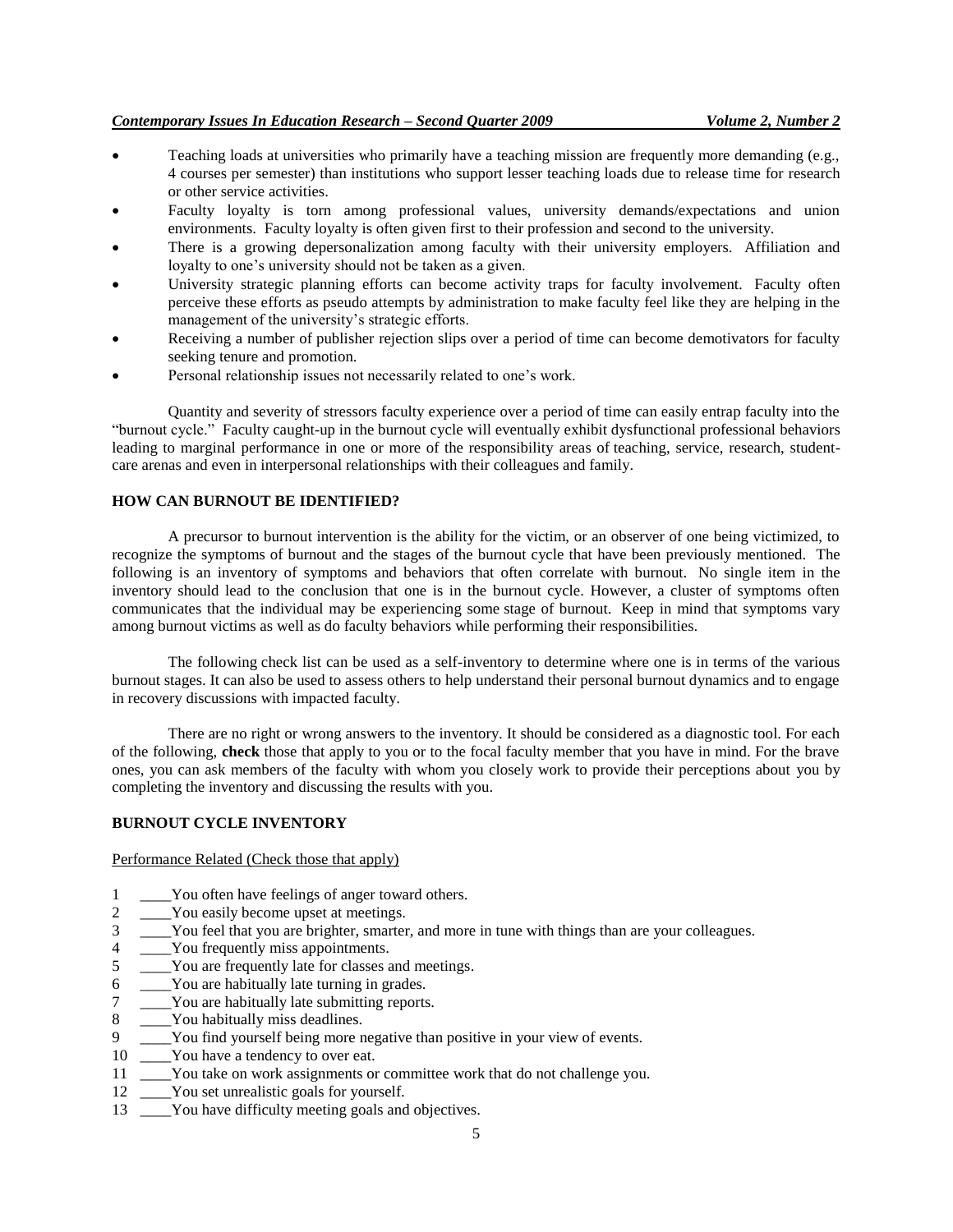- 14 \_\_\_\_You find yourself conforming to a work culture that violates your personal values and code of ethics.
- 15 \_\_\_\_Your office is a mess. Materials are disorganized and scattered.
- 16 \_\_\_\_You are moonlighting (second job) to make ends meet.
- 17 \_\_\_\_\_You are noted to be a complainer.
- 18 You have a "short fuse" when dealing with others.
- 19 \_\_\_\_You frequently blame others when things go wrong.
- 20 You often experience frustration in the work setting.
- 21 \_\_\_\_You find that you have lost your tolerance for happenings around you that previously did not bother you.
- 22 \_\_\_\_You find that your hobbies, sport activities, and other outside interests are more enjoyable than engaging in those professional aspects of your job that you are being paid to do (e.g., teaching, research, service, student care-giving).
- 23. \_\_\_\_You are an obsessive workaholic.
- 24. \_\_\_\_The classroom experience is more of a demotivating than a motivating experience for you.
- 25. \_\_\_\_You find that teaching and/or research are not fulfilling experiences for you.
- 26. \_\_\_\_Students are not motivating you in the classroom.
- 27. \_\_\_\_You feel holding office hours are not productive (a waste of your time).
- 28. \_\_\_\_You do not enjoy advising students.
- 29. \_\_\_\_You feel that many students in your classes are not college material.
- 30. \_\_\_\_You spend more of your time being critical of your students than you do talking about the "good ones" the high performers.
- 31. \_\_\_\_When you are keeping office hours, the door is closed more often that it is open.
- 32. \_\_\_\_You avoid initiating ideas at meetings.
- 33. \_\_\_\_You often display anger at those making demands of your time.
- 34. \_\_\_\_You feel that most meetings you attend are a misuse of your time.
- 35. \_\_\_\_You harbor anti-sentiments toward most college administrators with whom you interact.
- 36. \_\_\_\_Your grading is more severe than lenient.
- 37. \_\_\_\_At least 70% of your final course grades are largely based on machine scored exams.
- 38. \_\_\_\_Your attendance at meetings is less than stellar.
- 39. \_\_\_\_You wait until the last minute to prepare course syllabi and other course materials.
- 40. \_\_\_\_When you read written student materials, your grading reflects more on the intent or substance than on the structural presentation (e.g., grammar, spelling, sentence structure).
- 41. \_\_\_\_You have difficulty developing enthusiasm for teaching.
- 42. \_\_\_\_You have difficulty developing enthusiasm for engaging in intellectual activity (e.g., research, writing, publication).
- 43. You often feel that you've chosen the wrong profession.
- 44. \_\_\_\_You spend a minimal amount of time on campus.
- 45. \_\_\_\_You do not enjoy working on teams or committees with your colleagues.
- 46. \_\_\_\_You prefer to work alone as a professional rather than work on teams.
- 47. \_\_\_\_\_You are looking forward to the day when you can retire.
- 48. \_\_\_\_You often experience shortness of breath when in stress-related situations..
- 49. \_\_\_\_You have an increasing number of student grievances or complaints regarding your teaching and/or professional behavior.
- 50. \_\_\_\_You are not motivated to either begin and/or complete your terminal degree.
- 51. \_\_\_\_You are not happily married or satisfied with your current relationship.
- 52. \_\_\_\_Domestic issues are interfering with your work.
- 53. \_\_\_\_You have continual financial issues to deal with.
- 54. You are having an extra-marital affair.

#### Heath Related (Check those that apply)

- 55. \_\_\_\_High blood pressure
- 56. \_\_\_\_Diabetes
- 57. \_\_\_\_Addictions (e.g., smoking, alcohol, other types of drugs)
- 58. \_\_\_\_Over/underweight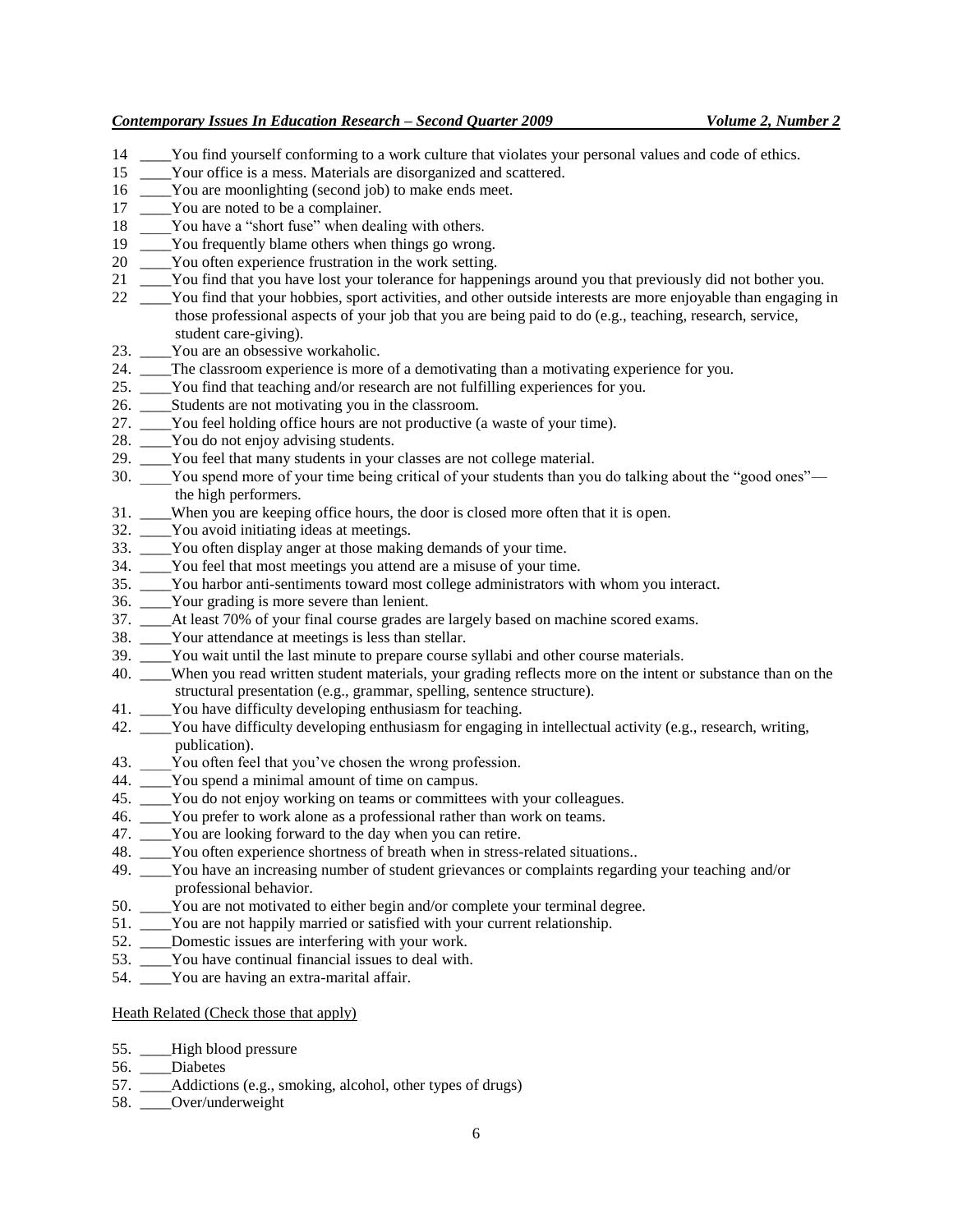- 59. \_\_\_\_Fatigue, tiredness
- 60. \_\_\_\_Emotionally drained
- 61. \_\_\_\_Suicidal thoughts
- 62. \_\_\_\_Frequent headaches
- 63. Frequent mood swings
- 64. \_\_\_\_Chronic illness
- 65. \_\_\_\_Depression
- 66. \_\_\_\_Compulsive eater
- 67. \_\_\_\_Psychologically absent even though physically present when interacting with others
- 68. \_\_\_\_Low energy level
- 69. \_\_\_\_Out of physical shape
- 70. \_\_\_\_Currently utilizing professional counseling services

#### **HOW CAN THE INTERVENTION AND RECOVERY PROCESS WORK?**

First of all, the burnout victim must recognize that he/she may be in a state of denial. The inventory above is an instrument that can help faculty develop an awareness and perspective regarding the stressors and phases of burnout that they may be experiencing. Through introspection, faculty can determine if they have a sufficient number of symptoms that need to be addressed and managed. Once denial is recognized, the individual is placed in a state of readiness to consider possible interventions to escape the various stages of the burnout cycle, such as the following:

- Recognize burnout symptoms regarding your performance, communication style, body language and attitudes.
- Be willing to make changes.
- Talk to someone: friend, counselor, family physician or clinic specializing in stress.
- Balance your life style and reprioritize what's important.
- Develop a management plan to overcome the stressors. Set goals and targets for change.
- Join stress management programs.
- Read about stress, burnout and suggested coping mechanisms.
- Negotiate with the Department Chair and Dean to temporarily "rewrite" your professional. responsibilities. Point out that your current professional responsibilities exceed your job description.
- Take a personal leave or sabbatical.
- Reverse your negative thinking and vocabulary.
- Explore relaxation exercises.
- Get a hobby
- Explore with the University's Human Resources Department about assistance in these matters.

In addition to the above, there is also an abundance of web site information that can assist one to work through the management of burnout. Burnout does not have to become a "disease." It can be viewed as a stage (s) that one is experiencing and can be reversed with the appropriate plan in place. As one author has said:

"The people who are most protected from burnout have a strong sense of self-expression, a good social support system, a confidant and a network of friends. They accept their own talents without being egotistical. It's important to laugh. If one is in an environment where he/she can't sometimes be light, the gloom and solemnity will drag on the spirit."<sup>8</sup>

## **AUTHOR INFORMATION**

**Dr. Minter** is currently Executive Vice President and Chief Academic Office and professor at Walsh College, Troy, MI. He has been a Dean of Business Colleges at: Delaware State University, Texas Wesleyan University, Cleveland State University, University of Northern Iowa, University of Michigan-Dearborn and Central Connecticut State University.